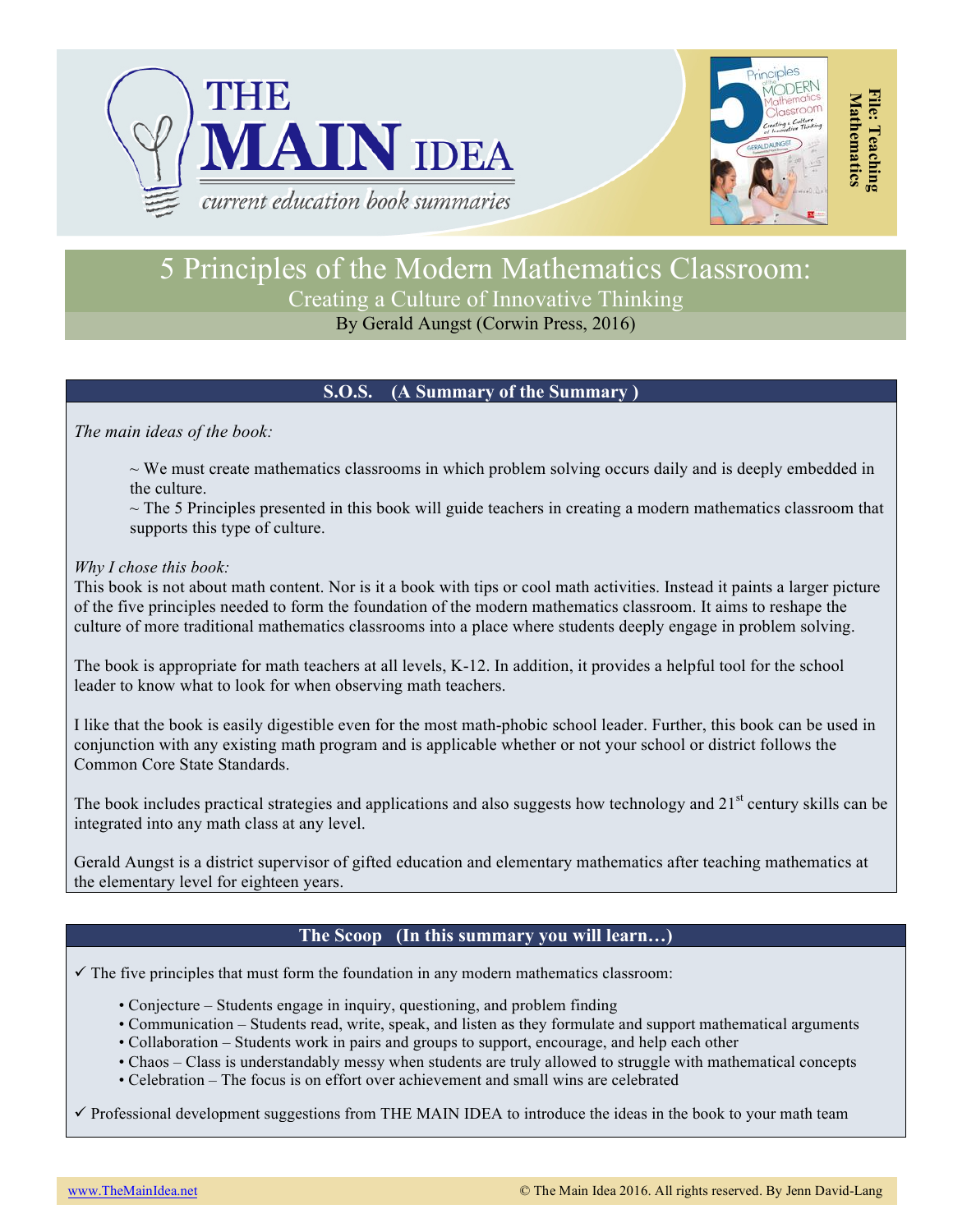# **Introduction, Chapter 1 and 2: Problem Solving and the Modern Mathematics Classroom**

This book is not about math content. Nor is it a book with tips or cool math activities. Instead it paints a larger picture of the five principles needed to support the modern mathematics classroom. It does provide practical applications and also suggests how technology and 21<sup>st</sup> century skills can be integrated, but it aims to reshape the culture of our mathematics classrooms today.

#### *A Culture of Learning and Problem Solving in the Mathematics Classroom*

How often do we hear adults comfortably say, "I'm just not that good at math" when they would never express such a sentiment about reading or social skills. We live in a culture in which math is seen as a specialized skill only some people are born with. Unfortunately, we often reinforce this notion in our math classes. We teach math as if there were only right answer and there is no room for innovation or creativity. This book provides an alternative in which math is taught as a framework for problem solving and reasoning rather than as a set of rules to memorize. Students need to learn to see math problems in a variety of ways and have the confidence that they can solve those problems. Instead, we teach in a more restrictive way and promulgate the idea that students must learn the "one right way" rather than develop more free-range thinking. Although the Common Core State Standards carry political baggage, they do provide the opportunity to help us rethink our practices. If we can use these standards as a springboard to infuse our math classes with problem solving and the thinking that supports it, this will be an impressive step in the right direction toward improving the mathematical skills of our students. This book introduces five principles that will help mathematics teachers make fundamental changes in the culture of learning in their classrooms: Conjecture, Collaboration, Communication, Chaos, and Celebration. Chapters 3 to 7 will each explore one of these principles and help teachers think about ways to implement them.

#### For book study groups

• Without knowing the specifics of each Principle, which do you think you would be most comfortable with, which do you think would give you the most anxiety, and why? (Conjecture, Collaboration, Communication, Chaos, and Celebration)

#### *A New Culture for the Modern Mathematics Classroom*

#### Problem Solving and Rigor

One of the obstacles in creating a rigorous mathematics classroom centered on problem solving is that we often confuse giving students math "problems" with math "exercises." Take a look at the following two examples:

Miguel collects baseball cards. Last week he had 217 cards in his collection. Today, his aunt gave him two dozen more for his birthday. How many cards does he have now?

You and your friends are going to play a game using a set of cards numbered from 0 to 9. On your turn, you are going to draw three cards from the facedown deck, one at a time. The object is to make the largest 2-digit number you can using your cards, with the leftover card being discarded. The catch is that you must decide where to write each digit before you draw the next: tens place, ones place, or discard. If you draw a 4 as your first card, where should you write it, and why?

The former is a typical textbook problem at the elementary level. While it does require students to complete a few steps, it is a fairly straightforward process that involves applying the skill of adding multi-digit numbers to one concrete problem. The second problem is not as simple. It involves more reasoning and conceptualizing about the relationship between numbers. To further understand the difference between the two, Wikipedia defines an "exercise" as "a routine application of ... mathematics to a stated challenge. Teachers assign mathematical exercises to develop the skills of their students." The important word here is *routine*. Like when students practice scales in music, through repeated practice with a math skill, students develop fluency and automaticity. However, this is not a complete performance. If we want students to develop a deeper understanding of math concepts, we need to consider the *rigor* of the problems we are giving. One useful tool to do this is Norman Webb's Depth of Knowledge. Take a look at Webb's descriptions of the different levels of thinking along with the types of math problems that fit each level:

| Webb's Depth of Knowledge (DOK)                          | Example from Area and Perimeter          | <b>Example from Quadratics</b>                 |
|----------------------------------------------------------|------------------------------------------|------------------------------------------------|
| Level 1: Recall and Reproduction (recalling basic facts) | Find the perimeter of a rectangle that   | Find the roots of the equation:                |
|                                                          | measures 4 units by 8 units.             | $y = 3(x - 4)^2 - 3$                           |
| Level 2: Skills and Concepts (involves some decisions)   | List the measurements of 3 different     | Create 3 equations for quadratics in vertex    |
| and skills such as comparing, organizing, and            | rectangles that each has a perimeter of  | form which have roots 3 and 5, but have        |
| estimating)                                              | 20 units.                                | different max or min values.                   |
| Level 3: Strategic Thinking (involves planning,          | What is the greatest area you can make   | Create a quadratic equation using the          |
| evidence and more abstract thinking – such as solving a  | with a rectangle that has a perimeter of | template below with the largest maximum        |
| non-routine problem or explaining the reasoning behind   | 24 units?                                | value using whole numbers 1 to 9 no more       |
| a Level 2 problem)                                       |                                          | than once each: $Y = -\Box(X - \Box)^2 + \Box$ |
| Level 4: Extended Thinking (synthesizing information     | There is no example in the book.         | There is no example in the book.               |
| over an extended time, transferring knowledge from one   |                                          |                                                |
| domain to another $-$ such as designing a survey and     |                                          |                                                |
| interpreting results, analyzing multiple sources of raw  |                                          |                                                |
| data or solving problems with no clear solution)         |                                          |                                                |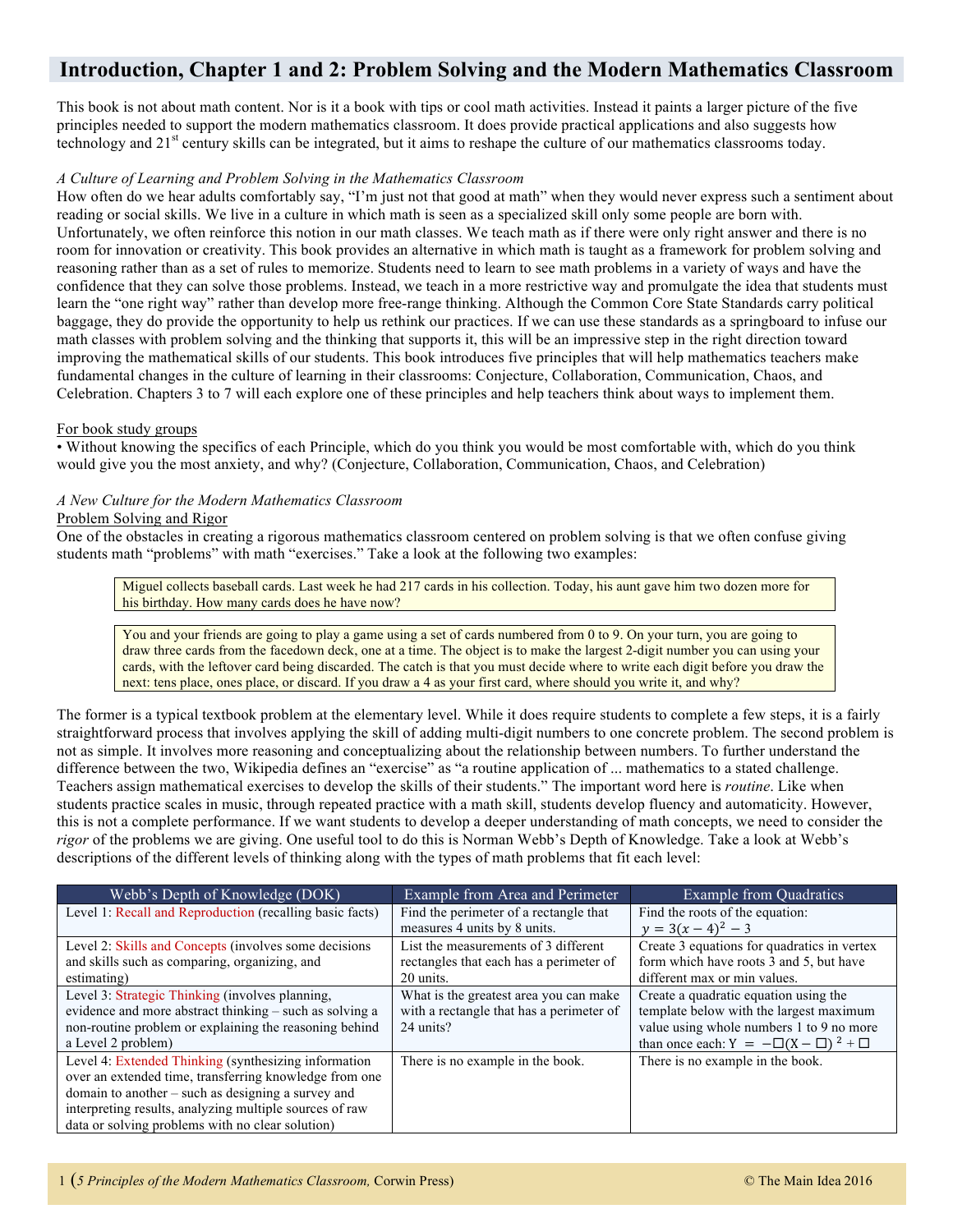#### Overview of the 5 Principles of the Modern Mathematics Classroom

Using Webb's Depth of Knowledge will help the math teachers at your school have a common vocabulary to increase the "rigor" of mathematics instruction beyond simply completing *exercises*. A classroom based on the 5 Principles should emphasize Level 3 problems as much as possible. Schools all over the U.S. are also now using the Common Core State Standards to improve the rigor of their math instruction. Aungst believes the most important part of the CCSS is the Standards for Mathematical Practice. Unfortunately, even though this section is at the *front* of the document, the practices are not embedded in the content standards. However, the 5 Principles encompass all eight of the Practices, and you will see them woven throughout the strategies presented in the book. In fact, the author argues that when the Mathematical Practices are taught in isolation, this is no different than teaching definitions and algorithms in isolation. If we want students to fully develop the Practices, we need to create an environment that will continually support them. Such an environment should have the following 5 Principles:

| 5 Principles  | <b>Traditional Classroom</b>                      | <b>Modern Mathematics Classroom</b>                                         |
|---------------|---------------------------------------------------|-----------------------------------------------------------------------------|
| Conjecture    | The goal is for students to get the right answers | Students ask most of the questions and conjecture is encouraged. The        |
|               | to questions and exercises.                       | answer to a question is often another question. Inquiry and problem         |
|               |                                                   | solving are valued.                                                         |
| Communication | Communication is one way with the teacher         | Students communicate frequently about problems and how they solve           |
|               | explaining a procedure or algorithm to the        | them. They develop their writing, vocabulary, and metacognition. The        |
|               | students.                                         | focus is on formulation and support of mathematical arguments.              |
| Collaboration | Students work alone and the focus is on each      | Group work is more prevalent than individual work and students are          |
|               | individual's skill fluency.                       | encouraged to share ideas and answers and ask for help. In a problem-       |
|               |                                                   | solving culture, students are cheerleaders for each other, not competitors. |
| Chaos         | Neatness and order are prioritized. Students      | Real problems are messy – they involve experimentation, false starts,       |
|               | learn a procedure then replicate it flawlessly.   | mistakes, and corrections.                                                  |
| Celebration   | Recognition is for right answers and high         | Anything that moves <i>toward</i> a solution is celebrated, including small |
|               | grades.                                           | steps in a complicated problem, and finding an innovative approach.         |
|               |                                                   | Effort is rewarded over achievement.                                        |

For book study groups

• How does Webb's Depth of Knowledge help you think differently about classroom tasks and assessments?

• Keep a list of math tasks you give students in one day (or one week). Sort these into the four DOK levels. What patterns do you see? What did you learn about your practice? Take a Level 1 or Level 2 task you gave and *rewrite* it to be a Level 3 task.

# **Chapter 3 – The 1st Principle: Conjecture**

*Overview of the Principle:* In the modern mathematics classroom, Conjecture becomes a regular part of the culture as students develop this habit of mind. The focus is on questions rather than answers and one true path. Human brains are naturally wired to wonder, but as teachers we take away student curiosity by laying out all of the steps students will follow. Imagine if we presented a mystery novel to students and started by telling them who committed the crime!? Rather than demonstrating a math strategy for students and then marching them through the steps, there is a simple fix: pose a compelling problem and *first* let the students grapple with it. This does not mean simply handing over a problem to your students, but by starting with a *problem*, rather than an isolated strategy (like factoring polynomials), we provide the context and motivation for students to dive in. Below is a way we can teach students that solving problems is more like a *cycle* than a recipe:

| Step 1. Recognize or identify the problem.         | Step 5. Allocate mental and physical resources for solving the problem. |
|----------------------------------------------------|-------------------------------------------------------------------------|
| Step 2. Define and represent the problem mentally. | Step 6. Monitor progress toward the goal.                               |
| Step 3. Develop a solution strategy.               | Step 7. Evaluate the solution for accuracy.                             |
| Step 4. Organize knowledge about the problem.      |                                                                         |

The problem is that in the traditional math classroom we often have students focus almost exclusively on finding the right answer – steps 5 and 6 – while other people (the teacher, the textbook author) identify the problem, present the most efficient strategy, organize the information, and more. Instead, teachers should find intriguing problems and allow students to ask the questions that allow them to explore the problem. A few ways to approach this are below and more are in the book. Each chapter provides several suggestions for how to approach the Principle for different grade bands as well as digital tools you can use to support the Principle.

*Grades K-5*: Some strategies to try with younger students are *Never End With the Answer* and *Always Ask Why*. Rarely should an answer stand on its own in a math classroom. Below are some sample questions you can use. Further, these will add depth to any textbook problem. While students may be annoyed at first, with practice they will start to ask these questions of themselves. The first series of questions are best with K-3 students and the second set are for grades 2-5:

| <b>Ouestions for Grades K-3</b>                                   | Questions for Grades 2-5                                           |
|-------------------------------------------------------------------|--------------------------------------------------------------------|
| Why do you think so? How did you get that answer? Are there other | What about this problem feels familiar? Why? Why do you think this |
| ways to answer it? What was hard about solving that problem? What | works? Does it always work? What isn't working? Why? Does anyone   |
| did you use to help you solve this?                               | want to add to the solution?                                       |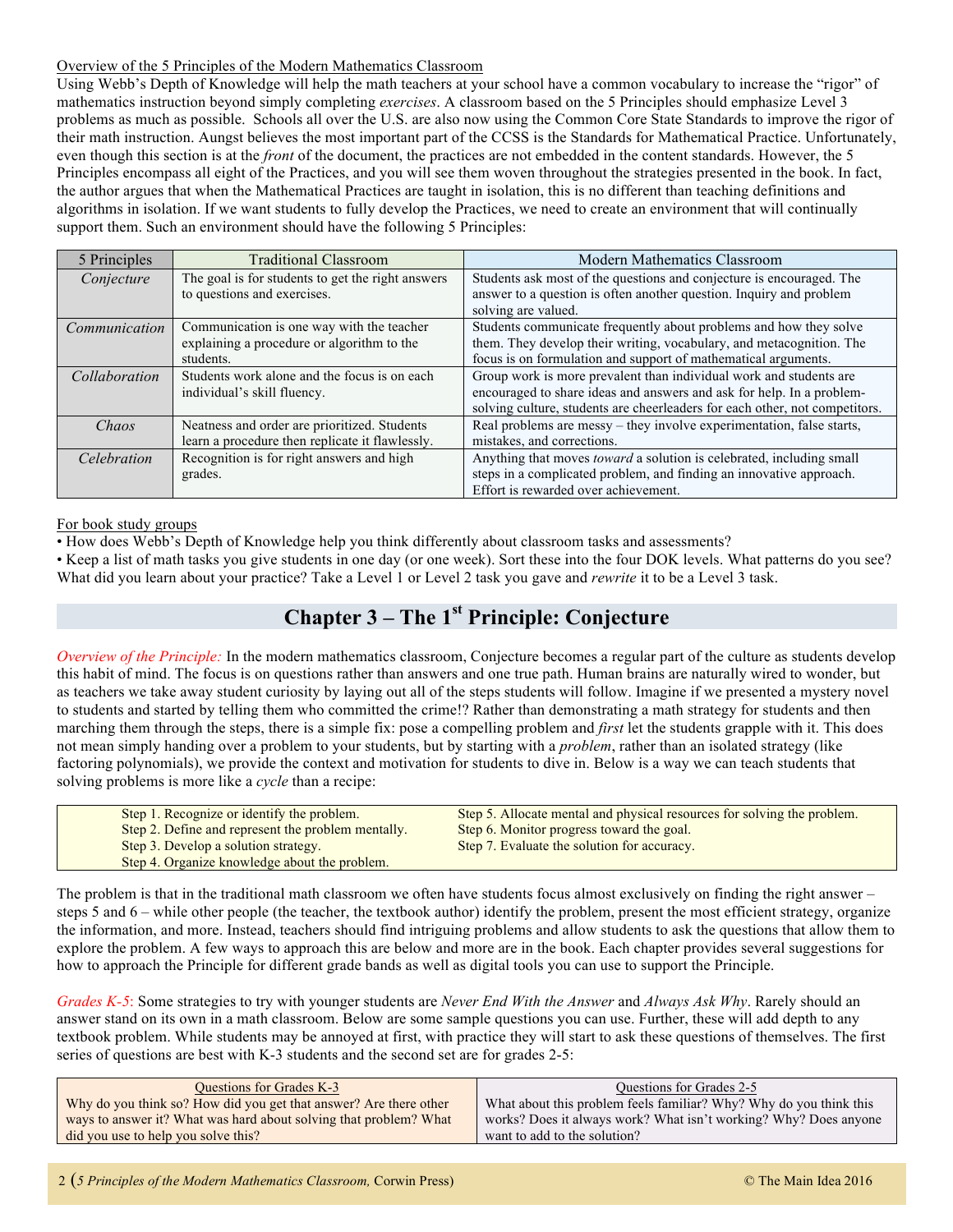*Middle and High School*: For older students, patterns provide an excellent opportunity for Conjecture. Consider using tessellations or patterns in other areas such as weather, writing, or current events. High school students should be looking at more complex problems that do not have an obvious solution. One example in the book that stumped high school students involves figuring out how to use a box of tacks, a book of matches, and a candle to light and hang on a wall without the wax dripping (see the book for the solution!) The best way teachers can support students in solving problems – give them lots of problems to solve.

*Digital Tools*: To help students verbalize their reasoning, you can use whiteboard apps such as **Educreations, ShowMe, PixiClip**, or **ScreenCast** to make and share recordings of students working on problems. To find compelling problems that will encourage Conjecture, see the website **MathPickle**. **WeLearnedIt** is a social learning platform for students doing project-based learning.

#### For book study groups

- Does your math instruction more resemble a recipe or a cycle? Are there steps you often do *for* the students?
- How might you balance a culture of Conjecture with preparation for state tests?

# **Chapter 4 – The 2nd Principle: Communication**

*Overview of the Principle:* Math is not simply about computation and skills. It is about solving problems and communicating how they are solved. In fact, most math learning takes place when students are talking to each other and writing. For this reason, the math classroom should become a Communication classroom filled mostly with talking and writing every day. Students need to explain, argue, defend, critique and discuss mathematical ideas. To do this, the focus should be on vocabulary, writing, and the formulation of mathematical arguments. Students need to go beyond math symbols and be able to discuss and write about math using English. In order to truly learn math concepts, students must progress to Level Six in the framework from David Sousa below – that is, students must be able to explain what they have learned:

|             | Explanation of the Level of Mastery                 | Illustration of Each Level                                                            |
|-------------|-----------------------------------------------------|---------------------------------------------------------------------------------------|
| Level One   | Connects new knowledge to existing knowledge        | Student recognizes fractions are related to division and $\frac{3}{4}$ is the same as |
|             |                                                     | $3 \div 4$                                                                            |
| Level Two   | Uses concrete material to construct a model of the  | Student measures 3 cups of sand, then divides it into 4 equal piles so each           |
|             | concept                                             | contains $\frac{3}{4}$ of a cup.                                                      |
| Level Three | Illustrates the concept by drawing a diagram,       | Student draws picture showing \$3.00 can be divided into 4 equal amounts              |
|             | symbolic picture, or representation                 | by exchanging dollars for quarters.                                                   |
| Level Four  | Translates the concept into mathematical symbols    | Student writes $\frac{3}{4} = 3 \div 4$ and $\$3.00 \div 4 = \$0.75$                  |
| Level Five  | Applies the concept correctly to real-world         | Student solves, "Elana's band wants to hold a 3-hour dress rehearsal and              |
|             | situations or story problems                        | has 4 songs to practice. How much time should they practice each song if              |
|             |                                                     | they want to spend the same time practicing each song?"                               |
| Level Six   | Can teach the concept successfully to others or can | Student explains orally to a peer how fractions and division are related              |
|             | communicate it on a test                            | and then explains her answer to the band problem above.                               |

*Grades K-5*: For younger students, explicitly teach and use academic vocabulary. Instead of asking for the "answer," ask for the *sum, difference, product,* and *quotient.* Have students deepen their understanding of math terms by explaining them in their own words, sorting them, discussing them, and playing games with the vocabulary terms. Make sure they can write and understand terms written in different forms. For example,  $728$  is also  $700 + 20 + 8$  and seven hundred twenty-eight. Give students the type of longer problems that invite casual conversations rather than structured ones. For example, give students a small box and a large piece of paper and ask how they could cut out the paper to cover the box with one piece (working with Nets). Rather than discussing with the whole class, join small groups working on the problem and model asking questions such as: *What is confusing about this problem? What if you tried the opposite of what you are doing now? Are you missing any information? What's the craziest idea you have to solve this?*

*Middle and High School*: Give students daily opportunities to write, using: quickwrites, individual whiteboards, exit tickets, math fiction, and math research. Have students work to convince people of their ideas – first they should convince themselves, then a friend, then an enemy. Don't let students get away with just one solution. Have them explain it in another way or work in groups to come up with two or three different explanations

*Digital Tools*: Digitally record students solving math problems with tools. Have students watch their own explanations and reflect on how they can explain better. In addition, have students create instructional math videos for younger students. To support online conversations about math try **Edmodo** and **Google Classroom**. To give students an authentic audience for their communication, have students create blogs or podcasts.

#### For book study groups

• Review the six levels of mastery in the chapter. How many could you say your students demonstrate?

• For elementary teachers: How could you use reading, writing, speaking, and listening to foster problem solving throughout the day? For secondary teachers: How could you broaden your knowledge about language arts to improve your teaching of these skills in math?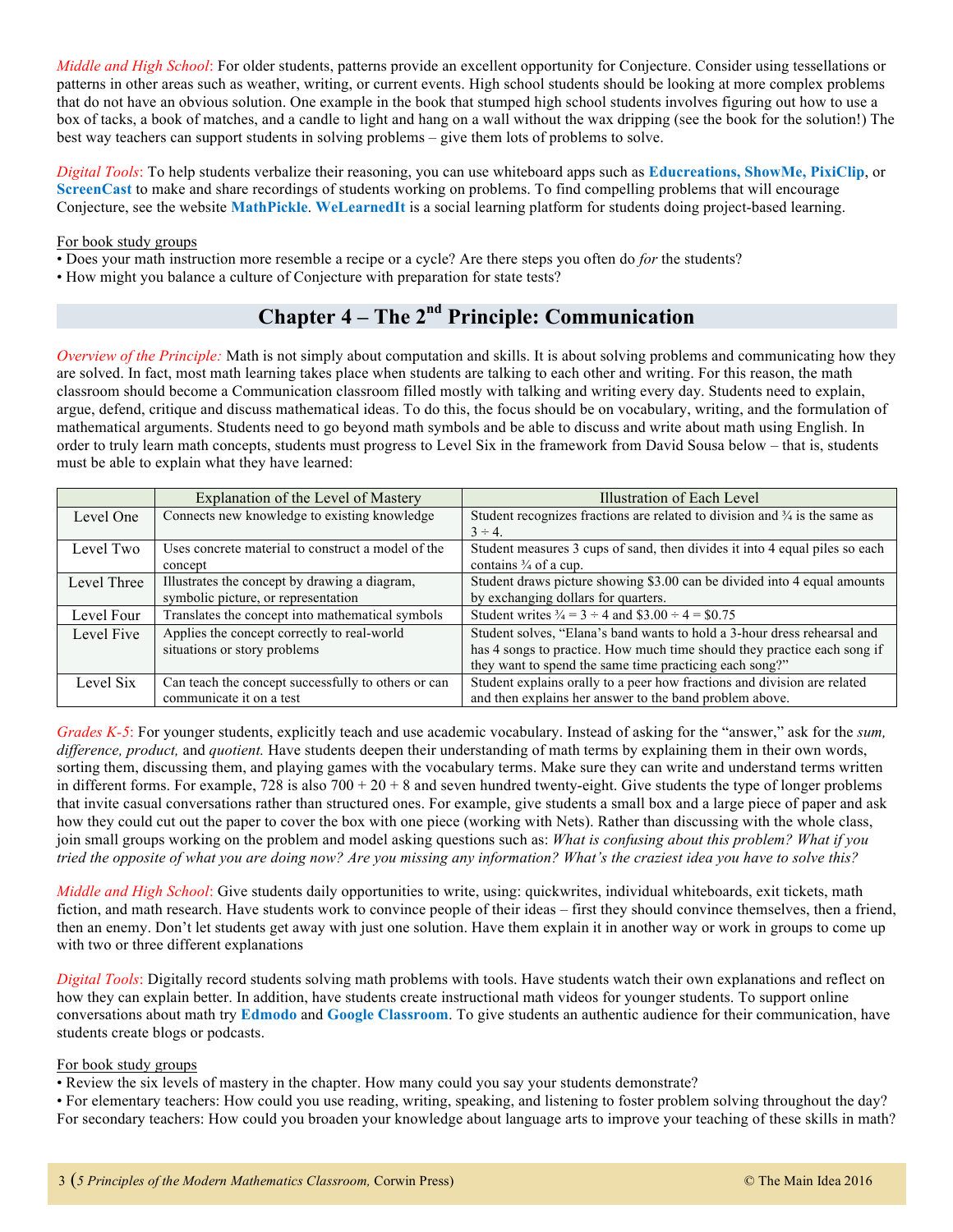# **Chapter 5 – The 3rd Principle: Collaboration**

*Overview of the Principle:* In real life, we rarely have to solve problems alone. And the idea that getting help from colleagues is "cheating" is ridiculous. So, we need to change the culture of our math classrooms so that Collaboration becomes the norm. In a traditional classroom, the focus is on developing the skills of individual students. Instead, we need to recognize that collaborative learning is not only what is required in the real world, but it also contributes to individual learning. By working with other people, students are required to provide explanations, ask questions, listen, respond to the perspectives of others, give feedback, and reorganize their own thinking because of exchanges with others. Students would not practice all of these skills if they only engage in solo work. In fact, it could be argued that the majority of the work in a math class should be tackled as a "we" and only after working in pairs or groups should students embark on tackling a problem by themselves.

*Grades K-5*: Younger students need more structure and more explicit instruction in how to work collaboratively. One approach to try is the Think-Play-Pair-Share strategy. This is similar to what math educator Magdalene Lampert calls "You, Y'all, We." In this approach students *begin* with individual exploration, then move on to groupwork and then whole class discussion. In the first stage, *Think*, students are given a problem to consider for a few minutes and possibly some guiding questions (*What do we know? What do we need to know? What could help us get the answer?*) In the second step, *Play*, students are given plenty of time and little prompting to experiment with the problem with no expectation of solving it. In the *Pair* step students attempt to find the solution together with a partner. In the *Share* stage pairs share their work with the class. At this point the teacher can introduce algorithms for efficiency.

*Middle and High School*: In older grades students should take more ownership in finding and creating problems. In groups, students can be given challenges such as: Create a problem with at least two different, yet correct answers. Or, given an infographic, create a problem. In the same way teachers hold writing workshop, they can do the same in math. Once a week you can introduce interesting problems to solve and give students the time and space to work on those problems in small groups. Math classrooms become even more conducive to collaborative problem solving as students get older and problems become increasingly complex. Consider asking students to solve something like this: The lockers at our school are arranged by last name rather than by proximity to classes. How could we reorganize the lockers to help as many students as possible carry a heavy backpack the least distance possible? Students could share their hunches on paper or digitally before diving in. A simple way to make Collaboration a daily routine is to grab an interesting statistic from the news, a book, or a magazine (a list of data sources is on p.90 of the book) and have students work in groups to analyze it, interpret it, share their thinking about it, and present it.

*Digital Tools*: To connect students with other students, you can use **Skype** (see the Skype in the Classroom project). To allow students to share and edit information, see **Google Drive** and **Padlet.** To help students compile, access, and organize their hunches to a solution, try **Tricider** or **Trello**. To help students collect and discuss their data, try **Evernote** or **Simplenote.**

#### For book study groups

• What are some ways to ensure individual accountability for mastery of skills without sacrificing the culture of Collaboration?

• What are some daily routines you can use to establish a collaborative environment?

# **Chapter 6 – The 4th Principle: Chaos**

*Overview of the Principle:* One of the best ways to help students develop their *conceptual* understanding of mathematics is to allow students to *struggle* with mathematical concepts. For students to get better at problem solving, they need to be immersed in an environment that is a bit messy. We're not talking about the kind of chaos that arises from poor classroom management or utter disorder, but rather the kind of atmosphere in which students are allowed to have false starts, reversals, and abandoned trails as they attempt to solve problems. Instead of structuring class so students follow along, step by-step, learning to solve one particular problem that someone else has already figured out, and then replicating and rehearsing those steps, we need to help students become better at solving *all* problems. This happens when the class has a bit more noise and error. When students and teachers can tolerate Chaos that comes from productive struggle, they will see better thinking. A good model for this is video games. Students learn to play them without an instruction manual. They dive right into the first few levels without practicing isolated skills first. It's slightly chaotic as students fail, over and over, in an attempt to meet the challenges. However, the stakes are low so even if their character "dies," they often have additional chances or can just play again. We can set up something similar in math class. For example, we can provide open-ended questions that allow for messiness and failure, give students plenty of time to experiment, and keep the stakes low. We can start with easier problems and gradually move students toward more complex ones. Like with video games, we can provide feedback without pointing students directly to a solution. It is tempting to want to rescue a student who is struggling, but this ultimately impedes growth. Instead, ask thought-provoking (not leading) questions: *What kinds of errors could have caused this? Which is the simplest to try to fix?*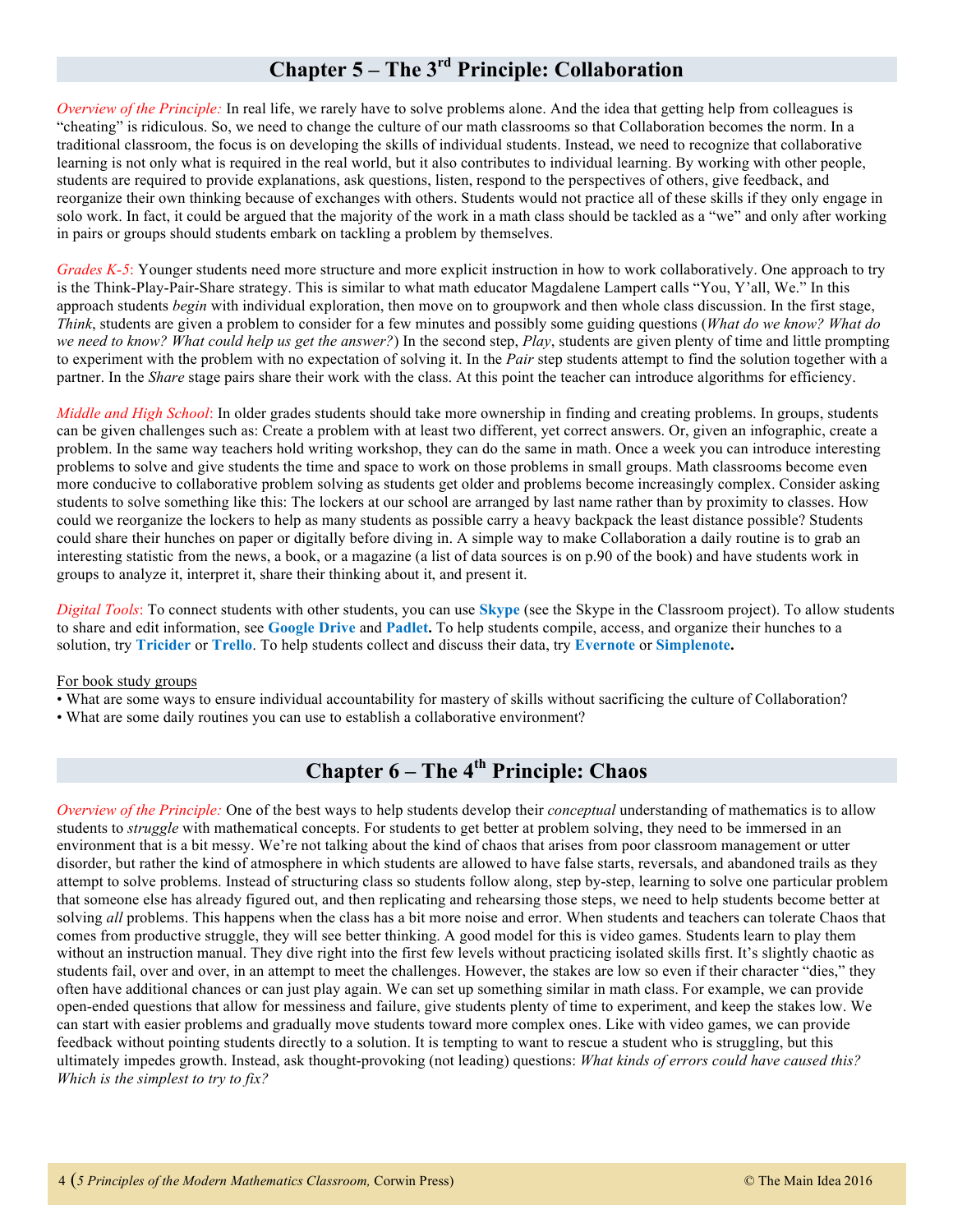*Grades K-5*: One strategy to move students away from a focus on the right answer is to supply the answer yourself! This way the focus can be on the *process* – what they did to solve the problem -- rather than just getting the right answer. It is also important to introduce non-routine problems so students are not just looking to find the right algorithm. For example, tell students the grid below represents 16 rooms, each of which is connected to the rooms around it and must be painted. A painter needs to start in room 1 and end in room 16, but he cannot return to a room once he has painted it (the floor is wet!) What path can he take? Try it yourself. It's impossible if he starts by painting the floor in room 1. But who said he MUST paint the floor in room 1 *first*? This is an example of a non-routine problem. The websites below offer examples of non-routine problems you can use. These non-routine problems remind us that instead of teaching students algorithm after algorithm, we should teach students *heuristics* – problem-solving strategies (such as: draw a picture, work backwards, guess and check, and in this case, re-example your assumptions).

|   |          |   | 4 |
|---|----------|---|---|
| - | 6        |   | 8 |
| q | $\Omega$ |   | 2 |
|   | Δ        | 5 | 6 |

*Middle and High School*: By middle school, students are more ready to conduct their own investigations. Consider doing something like Google's "20% time" in which they allow employees to use one-fifth of their time to experiment with their own ideas. Set aside time each week for students to tinker with a problem or mathematical question they choose. You can bring them to a new setting – to the auditorium, outside, or just allow them to sit on a comfortable couch – to spark their thinking (the same way some of us go to Starbucks to change the setting). Take note of the mathematical skills and concepts they are applying. Get them used to working with more complex problems by giving them sample problems that *you* do not know the answer to or that have no answer. Model what it looks like to wonder about something (the author calls these iWonders), "iWonder what is the weight of all the asphalt and concrete on I-95?" "iWonder if we took all the eggs laid by all the chickens in Iowa on May 4 how big an omelet it would make?" You can also tweak traditional textbook problems to make them more intriguing (see examples of "Makeover Monday" here: **http://blog.mrmeyer.com/category/makeovermonday/**) Still another way to have older students work on more complex activities that allow for some messiness is through computer programming.

#### *Digital Tools*: For non-routine problems, there are websites on p.112 such as: **Bedtime Math, Dan Meyer's Three Act Problems**, http://www.math.com/teachers/recreational.html, http://www.insidemathematics.org/problems-of-the-month (problems of the month organized by CCSS), http://math.com/teachers/POW.html (problems of the week). For websites with information to spark iWonder problems: **uselessfacts.net, Listverse, Worldometers, Mental Floss, tylervigen.com.** To introduce computer programming languages, try: **Scrach** or **Alice**.

#### For book study groups

• Chaos looks different from what principals and parents expect to see. How can you help them understand what you hope to do?

# **Chapter 7 – The 5th Principle: Celebration**

*Overview of the Principle:* Celebration is so important in the math classroom that it should occur *daily*. It should be part of every interaction, every piece of feedback, and every activity. The reason to incorporate Celebration is that it helps students believe that growth and improvement are not only important, but possible. When students have what Carol Dweck calls a "fixed" mindset, they believe their intelligence is fixed and effort won't help. However, if we create a culture in our classrooms in which failure simply means "not yet" and effort is rewarded, students' mindsets can change. With the right encouragement they can develop a growth mindset and start to believe that effort is productive. This is where Celebration comes in. By celebrating what students have done well, and guiding them toward where they still need to go, we can help students develop this growth mindset. This is not the type of Celebration in which everyone gets a trophy and flaws and mistakes are ignored. Instead, Celebration must be authentic. We need to create a culture in which mistakes and failures are a natural part of class, but students *learn* from those mistakes. In fact, Dweck reports that students who believe their lack of effort leads to their mistakes are *more likely* to keep trying when problems get tough. To incorporate the type of Celebration that fosters a growth mindset, make sure to: (1) celebrate and share the thinking and learning rather than the product and, (2) highlight the perseverance and struggle rather than cover it up. Another suggestion for a classroom that focuses on Celebration is to eliminate grades entirely and replace them with meaningful feedback. By removing the pressure of grades, you can help students focus on learning and growth by providing feedback on what students have accomplished and what they still need to understand, and allowing them to resubmit work that needs to be improved.

*Grades K-5*: Younger students are particularly susceptible to the idea that you are either right or wrong. To help them appreciate the *process* and get through the bumps of a tougher problem, make sure to celebrate small wins along the way – this can be a simple highfive, an announcement to the class, or publishing their photograph on the class blog. Another idea for upper elementary students is to give them the opportunity to do a "daily edit." Each day give them the solution to a math problem that contains errors. You can create it yourself, use examples from students with their permission, or find examples from this website by topic or Common Core standard: **http://mathmistakes.org/.** Then have students look for the errors. This will help normalize the occurrence of errors, show that making errors is not disastrous, and teach them to improve their ability to look for errors in their own work.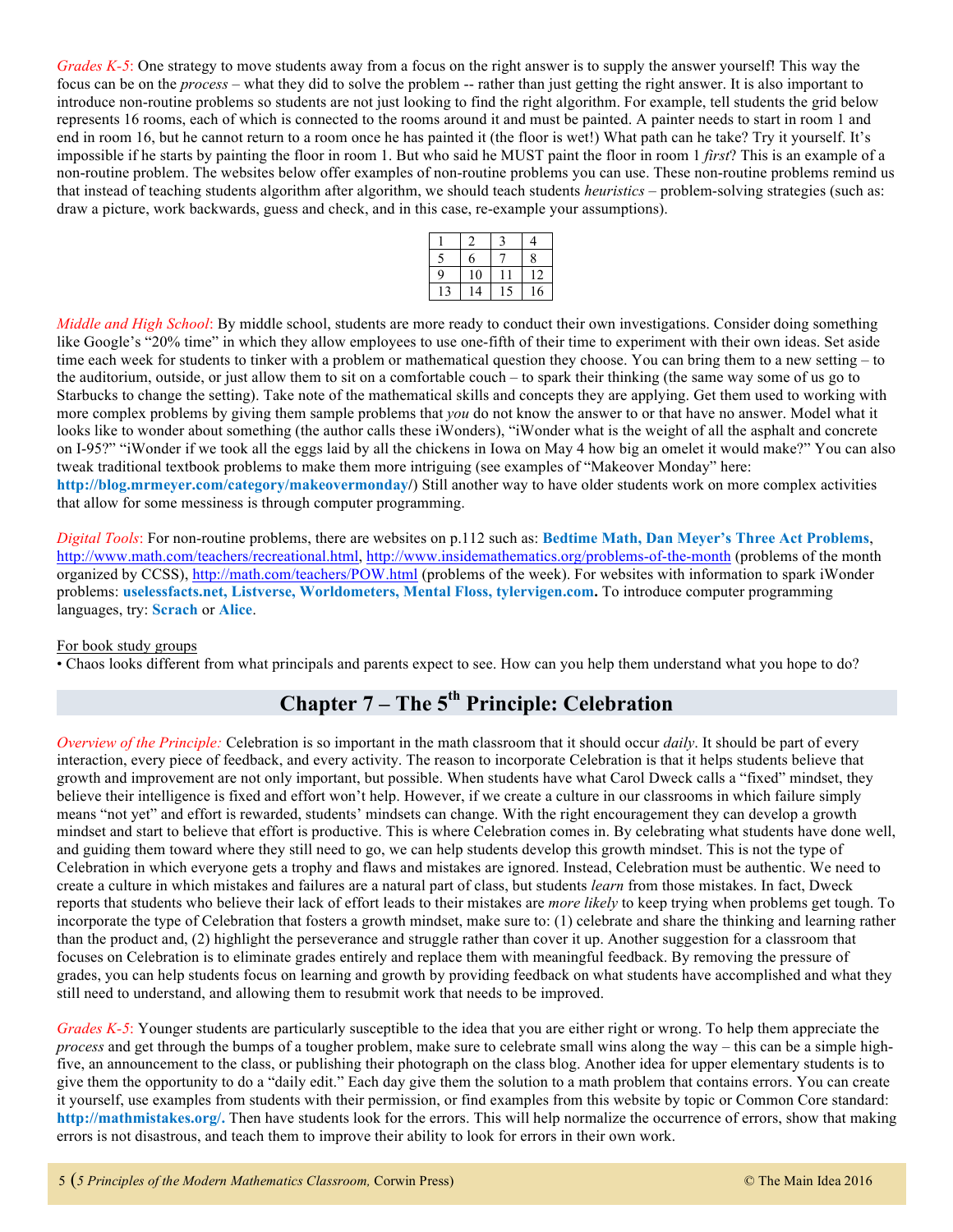*Middle and High School*: You can do something similar to the "daily edit" above and it will have the same benefits. Tell students you are going to make deliberate mistakes in class and it's their job to catch them. Another idea for the upper grades, since teachers often have students present solutions to the class, is to have students give their solution a *certainty rating*  $(1 = I)$  have a good start,  $2 = I'm$ confident,  $3 = I$  guarantee it,  $? = I'm$  not ready yet). These ratings will help you know what kind of feedback, praise, and encouragement to give to students. This also helps students monitor their own growth and learning.

*Digital Tools*: Many of the previous digital tools in this book can be applied to feedback and celebration. In addition, one tool for specific feedback is **Kaizena.com**. For celebration, use digital badges (see **classbadges.com, credly.com**, and **openbadges.org**).

#### For book study groups

• A focus of this chapter is turning mistakes into growth opportunities. How does your class support this approach?

• In contrast, which school or district practices undermine a culture of Celebration? How can you promote Celebration in your school?

# **Chapter 8 – Becoming a Problem-Solving Classroom**

As you are well aware, a shift in your math class won't happen just by reading this book! Instead it involves a concerted effort in three areas: (1) self-assessment, (2) planning, and (3) maintenance.

*Self-Assessment* – To begin, you need to assess how well your classroom culture supports problem solving. First, brainstorm all of the routines, procedures, habits, norms, strategies, techniques, and expectations in your class. Write each one on an index card. Then sort them into five groups based on which of the 5 Principles they most support. Starting with one Principle at a time, divide the index cards into the practices that: (a) promote, (b) unsure/both, or (c) erode a problem-solving culture. Based on these three categories, reflect on which of these strategies you wish to keep, eliminate, or revise. Then do this with the other four Principles. To help you do a more in-depth job of assessing your problem-solving culture, have an observer come and look at the following three areas while observing for all 5 Principles in action:

- Teacher Verbal and Nonverbal Cues Do they promote or erode a problem-solving culture?
- Student Responses Do they show that problem solving is integral to this class?
- Daily Routines Do these promote or erode a problem-solving culture?

*Planning and Maintaining* – Look at the patterns that emerge from the data you collected about your class culture above. Use this data to choose one Principle to work on first and create an action plan. The action plan should take into consideration everything that may affect the culture -- from the physical layout of your classroom to the assessment practices. Below is a chart to map out your action plan:

| <b>Area of Focus</b>          | <b>Action Steps</b> | <b>Time Frame</b> | <b>Person Responsible</b> | <b>Resources Needed</b> |
|-------------------------------|---------------------|-------------------|---------------------------|-------------------------|
| Physical space                |                     |                   |                           |                         |
| Curriculum materials and      |                     |                   |                           |                         |
| resources                     |                     |                   |                           |                         |
| Instructional practices       |                     |                   |                           |                         |
| Assessment practices          |                     |                   |                           |                         |
| Daily routines and procedures |                     |                   |                           |                         |
| Social/emotional environment  |                     |                   |                           |                         |

For each area of focus, choose one *overarching goal* and one *subgoal* for the Principle you've chosen. For example, for Conjecture, the overarching goal might be that by the end of the first quarter *students* will ask at least half of the questions in a typical lesson and students will have the confidence to answer each other's questions. Then think about how the class *layout* and *materials* would support this goal. Further, how could your *instructional strategies* support this goal? Keep in mind that changing your classroom takes time. Focus on one Principle at a time for about three or four weeks before moving on to the next one. Then to *sustain* those changes, find a colleague to check in with and share ideas. If there isn't anyone at your school working on these issues, find other teachers through a PLN or join the community of teachers discussing this book. After a year of implementing the 5 Principles, your students will be better problem solvers and more innovative thinkers!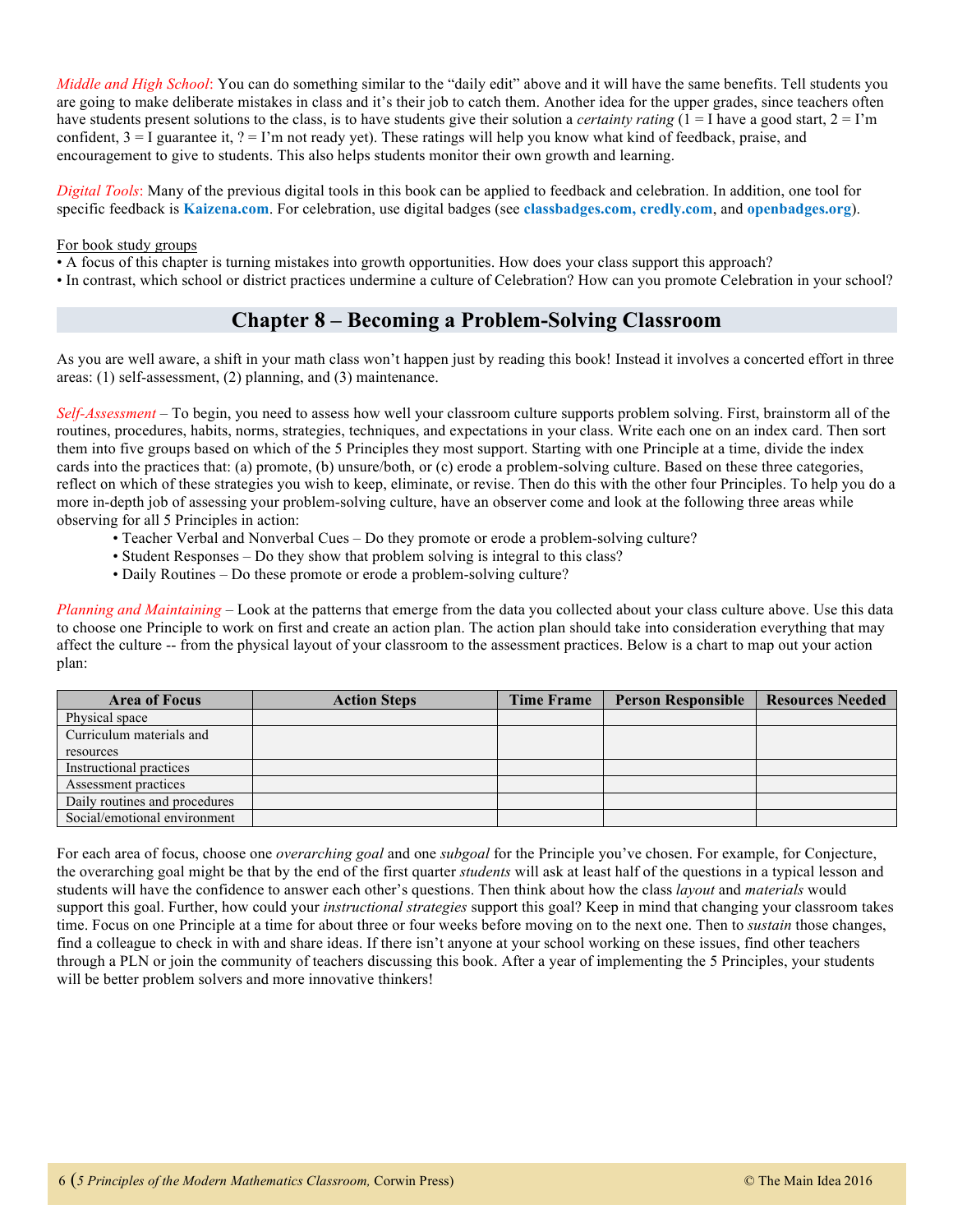# **THE MAIN IDEA's PD Suggestions for Math Teachers**

Note that these professional development suggestions are for use with these 3 books:

*(1) 5 Principles of the Modern Mathematics Classroom,* (2) *Making Number Talks Matter,* and (3) *Mathematical Mindsets*







# **I. LEARN the philosophy underlying THREE books for math educators**

#### *A. Teachers Learn the Philosophy in One of the Three Books About Mathematics Education*

1. Using a jigsaw approach, divide teachers into three groups and have each group learn about the philosophy in *one* of the three books below. While it would be ideal to have teachers read the entire book, given time constraints, teachers can focus on the chapters that contain the underlying philosophy of each book indicated below:

- Gerald Aungst's *5 Principles of the Modern Mathematics Classroom* (chapters 1-2, pp.1-20)
- Cathy Humphreys' and Ruth Parker's *Making Number Talks Matter* (chapters 1-3, pp.1-24)
- Jo Boaler's *Mathematical Mindsets* (chapter 9, pp.171-208)

2. Next, give teachers the chart below with an overview of each author's philosophy. Using the jigsaw approach, have the teachers who read each book introduce the ideas in that book. After all three groups have done this, have the larger group look for what is *common* among the three (for example, all believe in the importance of having the right mindset about math).

| Humphreys & Parker                                         | Aungst                                  | <b>Boaler</b>                          |
|------------------------------------------------------------|-----------------------------------------|----------------------------------------|
| 1. Be comfortable with wait time.                          | 1. Conjecture - Students engage in      | 1. Everyone can learn math to the      |
| 2. Encourage students to explain concepts (why) not        | inquiry, questioning, and problem       | highest levels.                        |
| procedures (how).                                          | finding                                 | 2. Mistakes are valuable.              |
| 3. There is no one right approach and mistakes are         | 2. Communication - Students read,       | 3. Questions are really important.     |
| opportunities to learn.                                    | write, speak, and listen when reasoning | 4. Math is about creativity and making |
| 4. Learn to listen.                                        | mathematically                          | sense.                                 |
| 5. Mathematical understandings will develop over time.     | 3. Collaboration - Students work in     | 5. Math is about connections and       |
| 6. Help students express themselves more clearly.          | pairs and groups                        | communicating.                         |
| 7. Get students to talk to one another.                    | 4. Chaos - Class is understandably      | 6. Depth is much more important than   |
| 9. Confusion and struggle are natural and necessary to     | messy when students truly struggle with | speed.                                 |
| learn.                                                     | mathematical concepts                   | 7. Math class is about learning, not   |
| 10. Create a culture where all students feel safe to share | 5. Celebration - The focus is on effort | performing.                            |
| their mathematical ideas.                                  | over achievement                        |                                        |

3. Conduct a group brainstorm about how a classroom with the mathematical approaches described above would differ from a more traditional math classroom.

| Traditional mathematics classroom                                                                                                                                                    | Classroom that follows the approaches in the 3 books |
|--------------------------------------------------------------------------------------------------------------------------------------------------------------------------------------|------------------------------------------------------|
| Ex. The goal is for students to get the right answers and get them quickly.<br>Ex. Communication is one way with the teacher explaining a procedure or<br>algorithm to the students. |                                                      |
| Ex. Students mostly work and are assessed individually.                                                                                                                              |                                                      |

### **II. DO some of the math problems that reflect these new approaches**

The best (and most fun!) way for math teachers to truly learn the ideas in these books is to have them actually *do* some of the math problems using these new approaches.

#### *A. Participate in a Number Talk as if the Teachers were the Students (Making Number Talks Matter)*

1. If you have someone who already has experience with Number Talks or would like to take the lead, read one of the chapters in *Making Number Talks Matter,* and act as the teacher, then you can have that person facilitate this section. If not, simply ask teachers to do the following problem, *in their heads*, without using the traditional algorithm (as a reminder, Number Talks can work with students at all ages as you will see college students discuss the problem below in a video in Step 3!):

18 x 5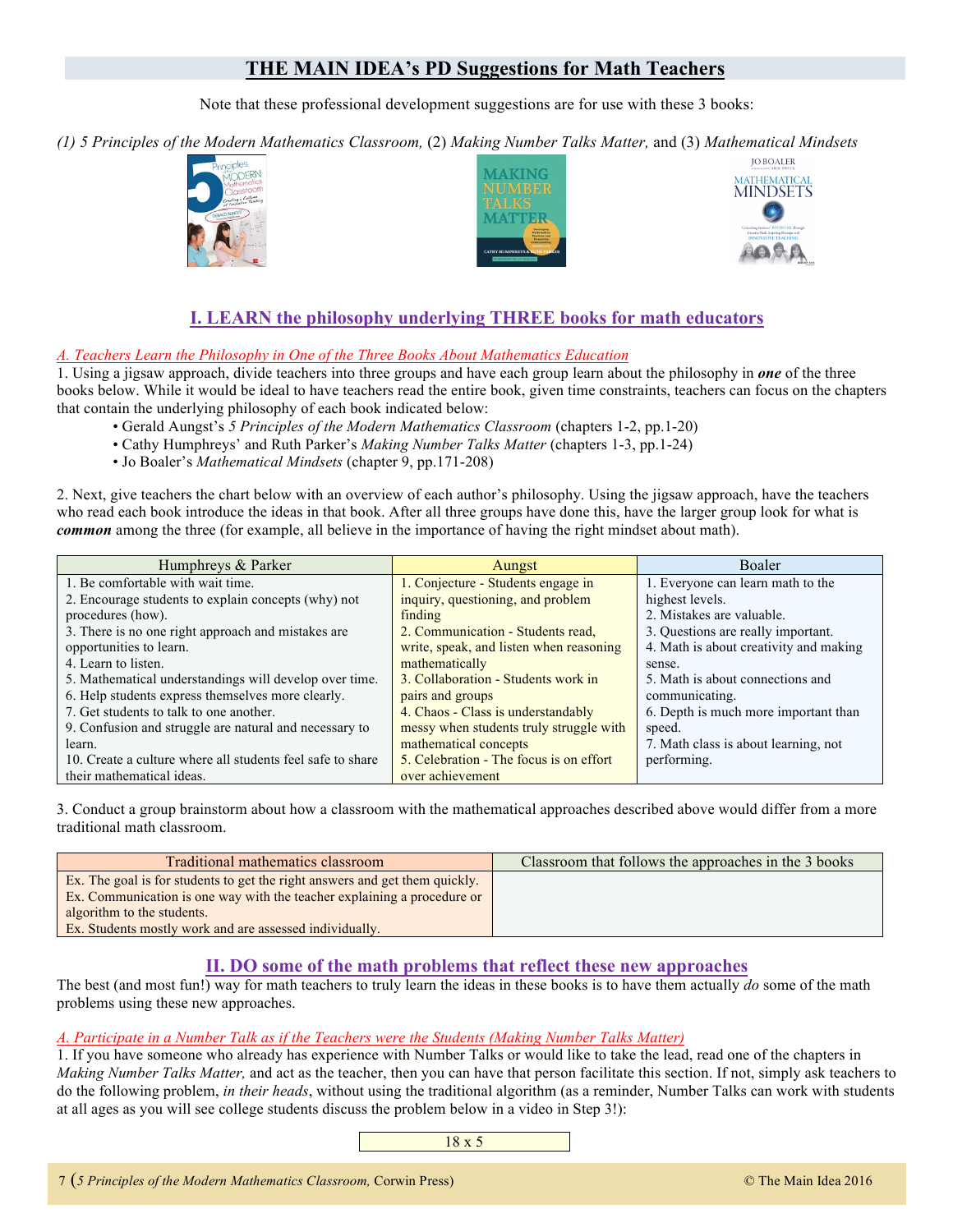2. Next, have teachers share all of the different methods they used to solve this problem (18 x 5) and have the facilitator record (using pictures if possible) all of the different solutions.

3. Have teachers watch and then discuss this video of Jo Boaler introducing Number Talks, Stanford students solving this problem (18x5), and explaining their thinking. (The video is 15 minutes, but you can share just the first 7 minutes): https://www.youcubed.org/from-stanford-onlines-how-to-learn-math-for-teachers-and-parents-number-talks/

*B. Experience the Difference Between an "Exercise" and a "Problem" (5 Principles of the Modern Mathematics Classroom)*

1. Create sets of cards from 0 to 9 or use decks of cards (the Jack can be the 0). Then divide teachers into pairs and have them play this game. After playing it several times, have them describe the strategy they used to win:

You and your friends are going to play a game using cards numbered from 0 to 9. On your turn, draw 3 cards from the facedown deck, one at a time. The object is to make the largest 2-digit number with your cards, with one card being discarded. The catch is you must decide where to put each digit before drawing the next: tens place, ones place, or discard. If you draw a 4 as your first card, where should you write it, and why?

2. Next have teachers individually solve the following:

Miguel collects baseball cards. Last week he had 217 cards. Today, his aunt gave him two dozen more. How many cards does he have now?

3. As a group, discuss how the two math tasks differ. During the discussion, share that Aungst calls the first one a 'problem,' and the second an 'exercise.' Wikipedia defines an exercise in this way:

An "exercise" is "a routine application of ... mathematics to a stated challenge. Teachers assign mathematical exercises to develop the skills of their students."

4. Ask math teachers to come to future math team (or grade level) meetings with a new problem each time for the teachers to solve. Bring a calendar of all future meetings, sign up teachers, and provide them with these resources to help them find problems:

Bedtime Math, Dan Meyer's Three Act Problems, http://www.math.com/teachers/recreational.html, http://www.insidemathematics.org/problems-of-the-month (problems of the month organized by CCSS), http://math.com/teachers/POW.html, and more.

*C. Have Teachers engage in a Rich Mathematical Task (Mathematical Mindsets)*

1. Have teachers solve and discuss one of the problems in Chapter 5 of Boaler's book. A few that only involve pencil and paper are:

- How many ways can you create a rectangle with an area of 24?
- Can you make all of the numbers from 1 to 20 using four 4's and any operation. For example:

$$
\sqrt{4} + \sqrt{4} + \frac{4}{4} = 5
$$

2. Share Boaler's 6 ways teachers can adapt math tasks to boost conceptual understanding and engagement. Discuss what each of these mean and have teachers share ways they have included any of these design elements in math tasks they've assigned.

1) Open the math task to include multiple pathways (e.g., "You know the rule for  $1 \div \frac{2}{3}$ . Now *make sense* of your answer.")

2) Make it an inquiry task (e.g., Instead of find the area of a 12x4 rectangle, ask how many rectangles you can find with an area of 24.)

3) Ask the problem *before* teaching the method (e.g., Ask calculus students to find the volume of a lemon *before* teaching them how to find the area under a curve.)

4) Add a visual component (Have students draw diagrams, pictures, or use objects like multilink cubes and algebra tiles.)

5) Make the floor low and ceiling high (Give a problem everyone can solve but extend it by asking those who finish to create a new question that is similar but more difficult.)

6) Require students to convince and reason (Require that students give more information than just an answer on its own.)

Ask teachers to look at the rectangle or fours problem they solved above and discuss the design features included in this problem. (Note that not all math problems need to incorporate all 6 of these features to be good problems!)

### **III. TEACH (or plan to teach) math using a new approach**

#### A. *Have teachers create and role-play conducting a Number Talk*

1. First, have teachers choose a topic (subtraction, addition, multiplication, division, or fractions/decimals/percents) to plan a Number Talk for. Then have them read the corresponding chapter in *Making Number Talks Matter*.

2. Next, have teachers create a 15-minute Number Talk by choosing a problem (and they can use one from the chapter), anticipating possible strategies students might use for solving the problem, and recording different strategies they think students might use. (Yes, they should actually write these out.)